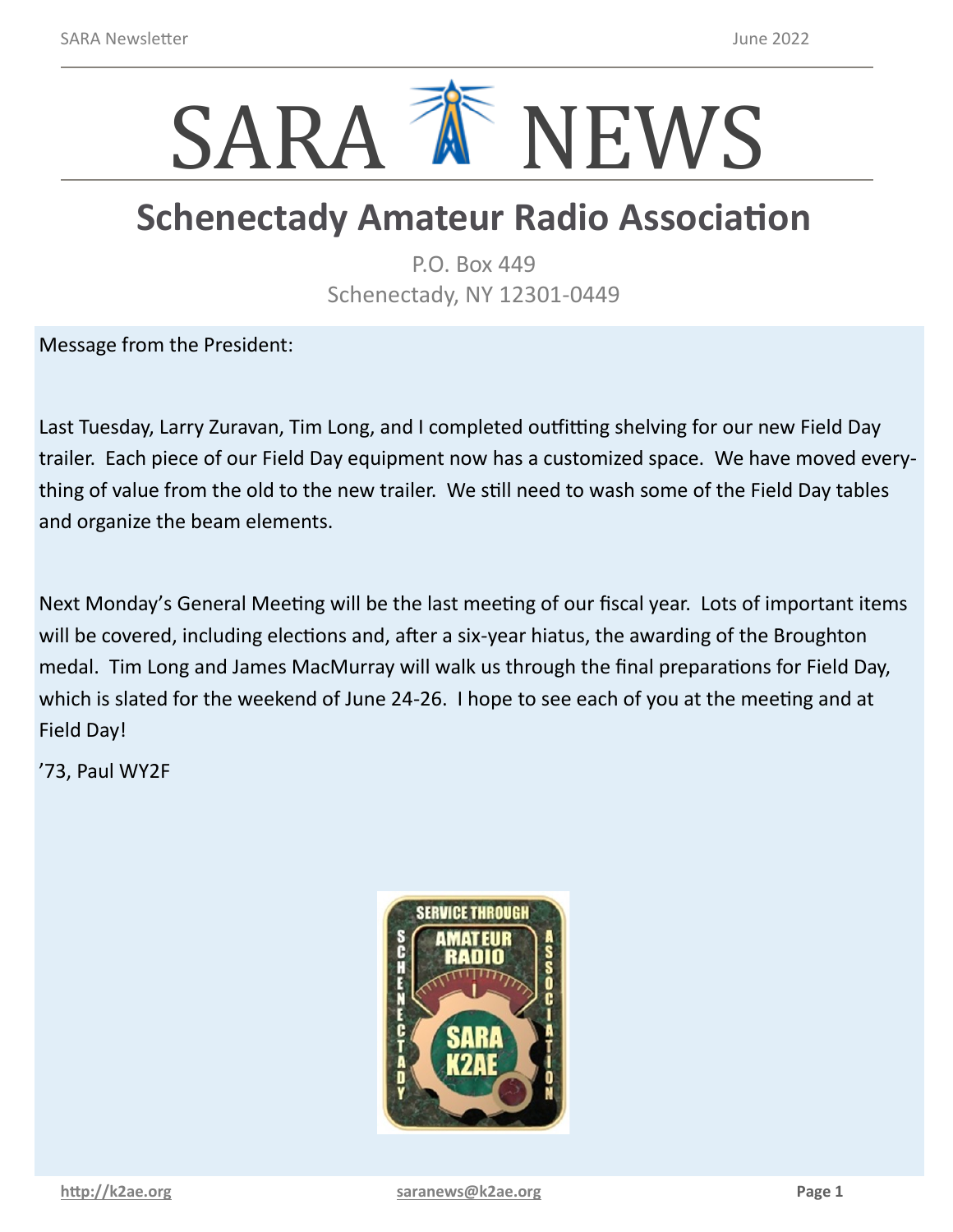# The June SARA meeting will be Hybrid:

## in-person at Alplaus Fire House and via Zoom.

Topics: Field Day 2022 and Annual Business Meeting Speakers: Tim Long W2UI and James MacMurray N2UZQ Date: Monday, June 20, 2022 Time: 7:00—8:30 PM

(Zoom link will be sent out separately prior to the meeting)

**Tim Long** got his start in amateur radio in 1961 when he passed his Novice exam given by his scoutmaster WA2FFJ and received call WN2KHQ. That call sign became WB2KHQ, then WA4DXR, then WB2SPN, and now W2UI. Tim has served SARA in various positions including many years as Secretary, two stints as Vice President, two tours as President, and countless years as Treasurer (dues cheerfully accepted). Tim holds BSEE and MSCS degrees and is now retired after a career with Bechtel Marine Propulsion Corp. in West Milton. Besides ham radio antenna work and Field Day, Tim enjoys golf.

**James MacMurray** was born in 1972 and grew up in Scotia. James was licensed in 1993 and received his Extra while going to college for Data Communications. He is past president of SARA, current treasurer for SMARA, Emergency Coordinator for Schenectady County ARES, and Assistant Section Manager for Eastern NY. He has served as a Director for SARA for the past 6 years and served SMARA as a past President, Vice President, and Treasurer. Currently James is a full time Employee Retirement Examiner 3 for the State of New York Office of the State Comptroller. James has interests in VHF/UHF weak signal, HF phone, and HF Digital contesting.

The June meeting is also our annual business meeting, including our annual election of Board Members and Officers. Officers and Board of Directors Nominations for 2022-2023 are:

| President:                          | <b>Jim Silva WA2JMS</b>     |  |  |  |
|-------------------------------------|-----------------------------|--|--|--|
|                                     |                             |  |  |  |
| <b>Vice President:</b>              | Skip Evans W2YJL            |  |  |  |
| Secretary:                          | <b>Jim Stewart K2PK</b>     |  |  |  |
| Treasurer:                          | Tim Long W2UI               |  |  |  |
| Board member:                       | John Clement, NM2R          |  |  |  |
| Board member:                       | Dean Poeth, II, K8TM        |  |  |  |
| Board member:                       | Paul Siemers, WY2F          |  |  |  |
| Board member:                       | <b>Bob Saltzman, WB2ARK</b> |  |  |  |
| Please plan to attend this meeting. |                             |  |  |  |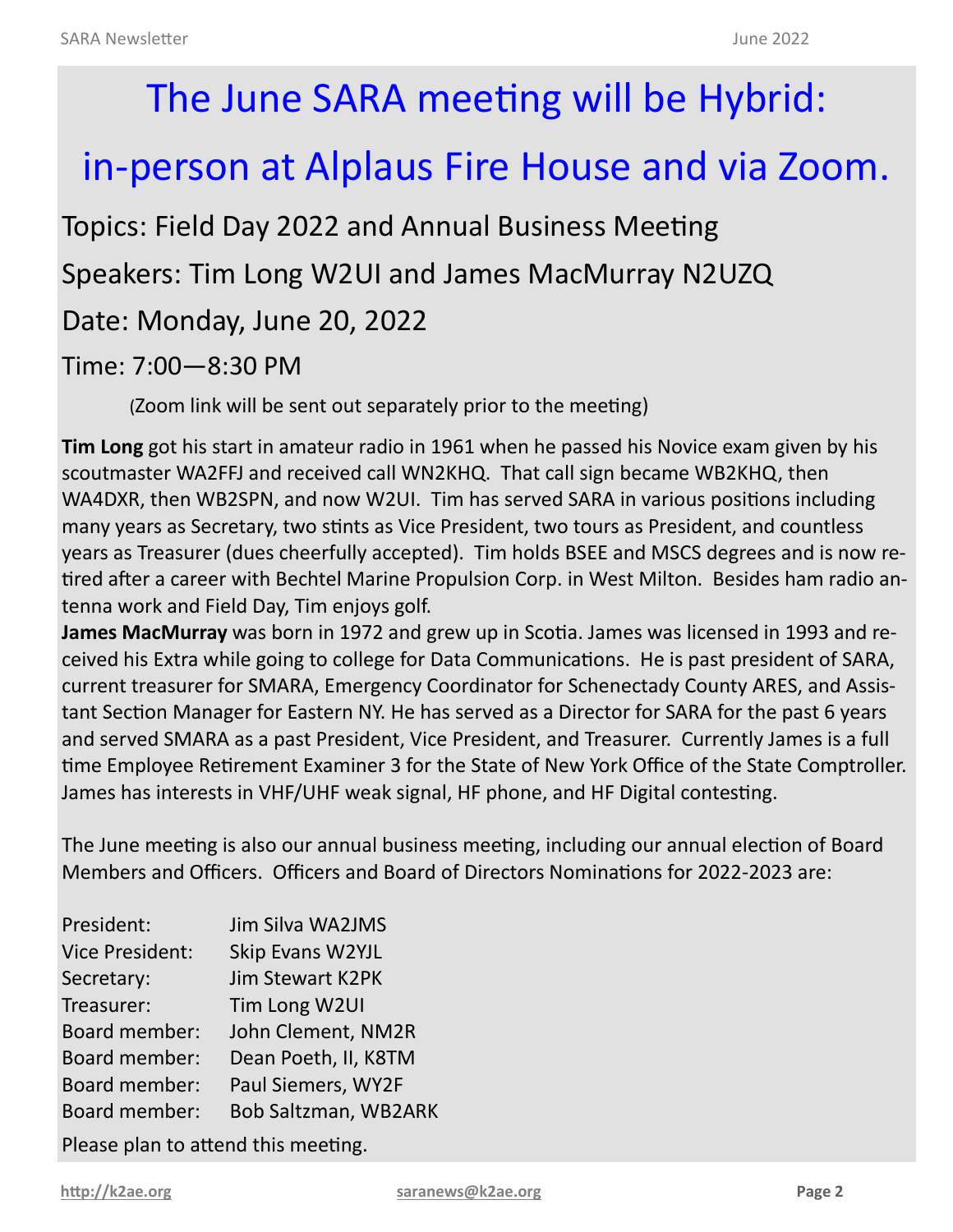SARA Newsletter and the settlement of the settlement of the settlement of the settlement of the settlement of the settlement of the settlement of the settlement of the settlement of the settlement of the settlement of the

| 2022-2023 Program Schedule |  |  |  |
|----------------------------|--|--|--|
|----------------------------|--|--|--|

| Date                        | Speaker                              | <b>Call Sign</b> | <b>Topic</b>                                                                   |
|-----------------------------|--------------------------------------|------------------|--------------------------------------------------------------------------------|
| September 19, 2022          | Jim Murphy                           |                  | Displays: light interaction and<br>human health/circadian rhythm               |
| October 17,<br>2022         | Dean Poeth III                       | KD2WLO           | <b>Surface Mount Technology</b>                                                |
| November 21, 2022           | <b>Skip Evans</b>                    | W2YJL            | Digital Mobile Radio (DMR)                                                     |
| December 5, 2022<br>6:00 PM | <b>Holiday Dinner</b>                |                  | Dinner at the United Buffet<br>Restaurant                                      |
| January 16,<br>2023         |                                      |                  |                                                                                |
| February 20,<br>2023        |                                      |                  |                                                                                |
| March 20,<br>2023           |                                      |                  |                                                                                |
| April 17,<br>2023           |                                      |                  |                                                                                |
| May 15,<br>2023             |                                      |                  |                                                                                |
| <b>June 19,</b><br>2023     | Tim Long &<br><b>James MacMurray</b> | W2UI,<br>N2UZQ   | <b>SARA Elections, Field Day Planning,</b><br>and Broughton Award Presentation |

**For Sale**: From the estate of William Schultz, KB2IZ (SK) Kenwood TS-520TS Kenwood VFO 520-S Remote VFO Heathkit HM-102 RF Power and SWR Meter All in good condition \$300 for the lot (Funds to benefit SARA) Call Jim Silva WA2JMS for details

**<http://k2ae.org> [saranews@k2ae.org](mailto:saranews@k2ae.org) Page 3**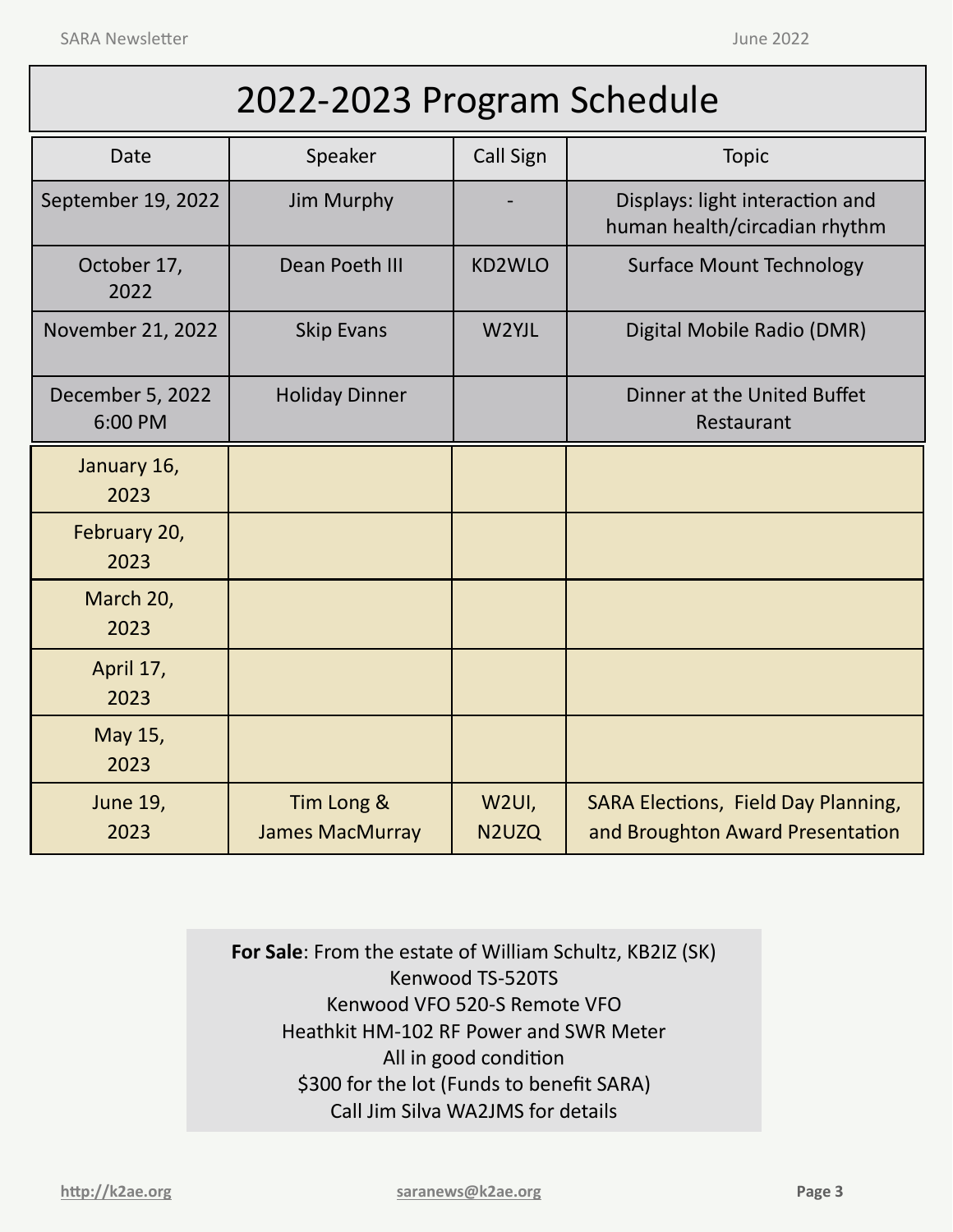#### K2AE Repeater Guidelines:

#### **K2AE Repeaters are open and visitor friendly.**

- 1. There will be a control operator monitoring at all times. If there is no control operator, the repeater will be unavailable. (97.103 and 97.105)
- 2. Control operators will not discourage anyone from using the repeater.
- 3. Conduct on the repeaters should be governed by common sense and courtesy. Conversations should be in plain language and suitable for all listeners. (97.112 and 97.113)
- 4. Commercial or business use is not allowed.
- 5. Pause a few seconds between transmissions. The repeater will recycle. This gives a chance for other users or emergency traffic to call in. (Give an even longer pause in the wintertime.)
- 6. If someone calls "break", operators should yield the frequency for emergency traffic. Yielding to a "breaking" or new station is common courtesy. New York State and Federal law prohibits interference with emergency traffic.
- 7. Operators are encouraged to use simplex whenever possible, and to use the minimum power necessary to maintain clear contact, i.e. 50 watts or more is not appropriate in close proximity to the repeater when 1 or 5 watts achieves full quieting. (97.313)
- 8. Use of the repeater for non-SARA public service events is prohibited unless permission from the Trustee is obtained. Please forward requests to: [w2sfd@arrl.net.](mailto:w2sfd@arrl.net)
- 9. In the event of an emergency (SKYWARN, flooding, extreme weather conditions, or other emergencies), control operators will turn the repeater on if it is down.

### **Schenectady County Emergency Net**

Schenectady County ARES members act as Net Control Stations for the Schenectady County Emergency Net (SCEN) on Sunday afternoons. Emergency Coordinator: James MacMurray - N2UZQ The nets are open to all amateurs. ARES or RACES membership is not required to participate. The purpose of the nets is for training, passing any traffic that you might have, and any announcements of general interest.

| Day of week         | <b>TIME</b> | <b>FREQUENCY</b>             | <b>MODE</b>          |
|---------------------|-------------|------------------------------|----------------------|
| <b>Every Sunday</b> | 1:00 PM     | 444.200 (70 cm) <sup>*</sup> | <b>K2AE Repeater</b> |
| <b>Every Sunday</b> | 1:30 PM     | 147.060                      | <b>K2AE Repeater</b> |
| 1st Sunday          | 2:00 PM     | 3.953                        | <b>LSB</b>           |
| 2nd Sunday          | 2:00 PM     | 52.525                       | <b>FM Simplex</b>    |
| 3rd Sunday          | 2:00 PM     | 146.435                      | <b>FM Simplex</b>    |
| 4th Sunday          | 2:00 PM     | 28.350                       | <b>USB</b>           |
| 5th Sunday          | 2:00 PM     | <b>TBA</b>                   | <b>TBA</b>           |

\* This net is temporarily suspended, pending repairs/improvements to the repeater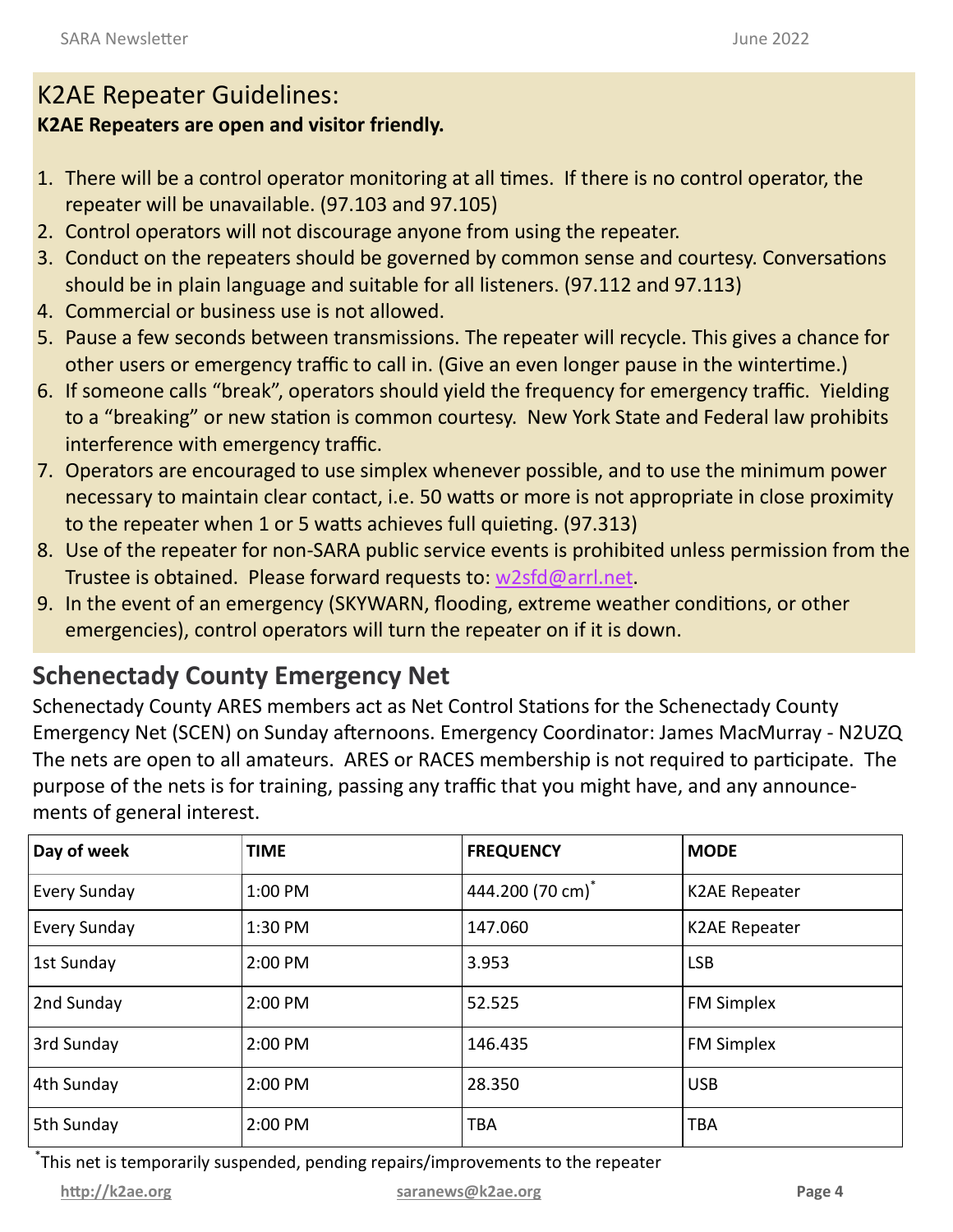SARA Board of Directors/Officers **President President** Email: [psiemer2@nycap.rr.com](mailto:psiemer2@nycap.rr.com) <u>\_\_\_\_\_\_\_</u><br>D.R. Hotaling - N2PEQ Phone: (518) 371-0215 SARA Board of Directors/Officers Paul Siemers - WY2F

**Vice President Vice President** Jim Silva - WA2JMS (new call) Email: [jsilva.NY@gmail.com](mailto:jsilva.NY@gmail.com) Phone: (518) 877-8032

**Secretary Secretary** James Stewart - K2PK James Stewart - K2PK Email: **k2pk@arrl.net** Phone: (518) 399-1867 Phone: (518) 399-1867

**Treasurer**Tim Long - W2UI Email: [tlong1@earthlink.net](mailto:tlong1@earthlink.net) Tim Long - W2UI **Director** Email: [tlong1@earthlink.net](mailto:tlong1@earthlink.net) Phone: (518) 399-7454 **Treasurer**

#### **Directors**

**Director** Skip Evans - W2YJL Email: **[ShortSkip86@gmail.com](mailto:ShortSkip86@gmail.com)** Phone: (518) 399-5538

**Director** JR Hotaling - N2PEQ Email: [n2peq2002@gmail.com](mailto:n2peq2002@gmail.com) Phone: (518) 526-5131

**Director** Bob Saltzman - WB2ARK Email: saltzman@nycap.rr.com Email: <mark>terremail@thycopathic</mark> Phone: (518) 370-2222

#### SARA Standing Committees SARA Standing Committees

**SARA Newsletter** Jim Silva - WA2JMS jim Silva - KC2 Email: [JSilva.NY@gmail.com](mailto:JSilva.NY@gmail.com) Email: [JSilva.NY@gmail.com](mailto:JSilva.NY@gmail.com) **SARA Newsletter**

Phone: (518) 877-8032 Phone: (518) 877-8032

**Elmer and Antenna Party Elmer and Antenna Party**  $\blacksquare$ Tim Long - W2UI Email: **[tlong1@earthlink.net](mailto:tlong1@earthlink.net)** 

Phone: (518) 399-7454

 $\frac{1}{2}$ K2AE Repeater Trustee **Repeater** George Burns - W2SFD Email: <u>[w2sfd@arrl.net](mailto:w2sfd@arrl.net)</u>

**Repeater Repeater** Scott Krone - N2YCA **RFI/TVI** Email: [n2yca@nycap.rr.com](mailto:n2yca@nycap.rr.com) Open **Public Service Events** Phone: (518) 273-1610

Schenectady County ARES **RFI/TVI** Vacant-please consider volunteering for this position **provide** 

Phone: (518) 369-2298 **Public Service Events** Schenectady County ARES

**FCC Exam Registration** James MacMurray - N2UZQ

Phone: (518) 604-4128 Email: [n2uzq@arrl.net](mailto:n2uzq@arrl.net)

Phone: (518) 369-2298

**Volunteer Examiner Team** Vacant - please consider volunteering for this position

**FCC Exam Registration** Phone: (518) 604-4128